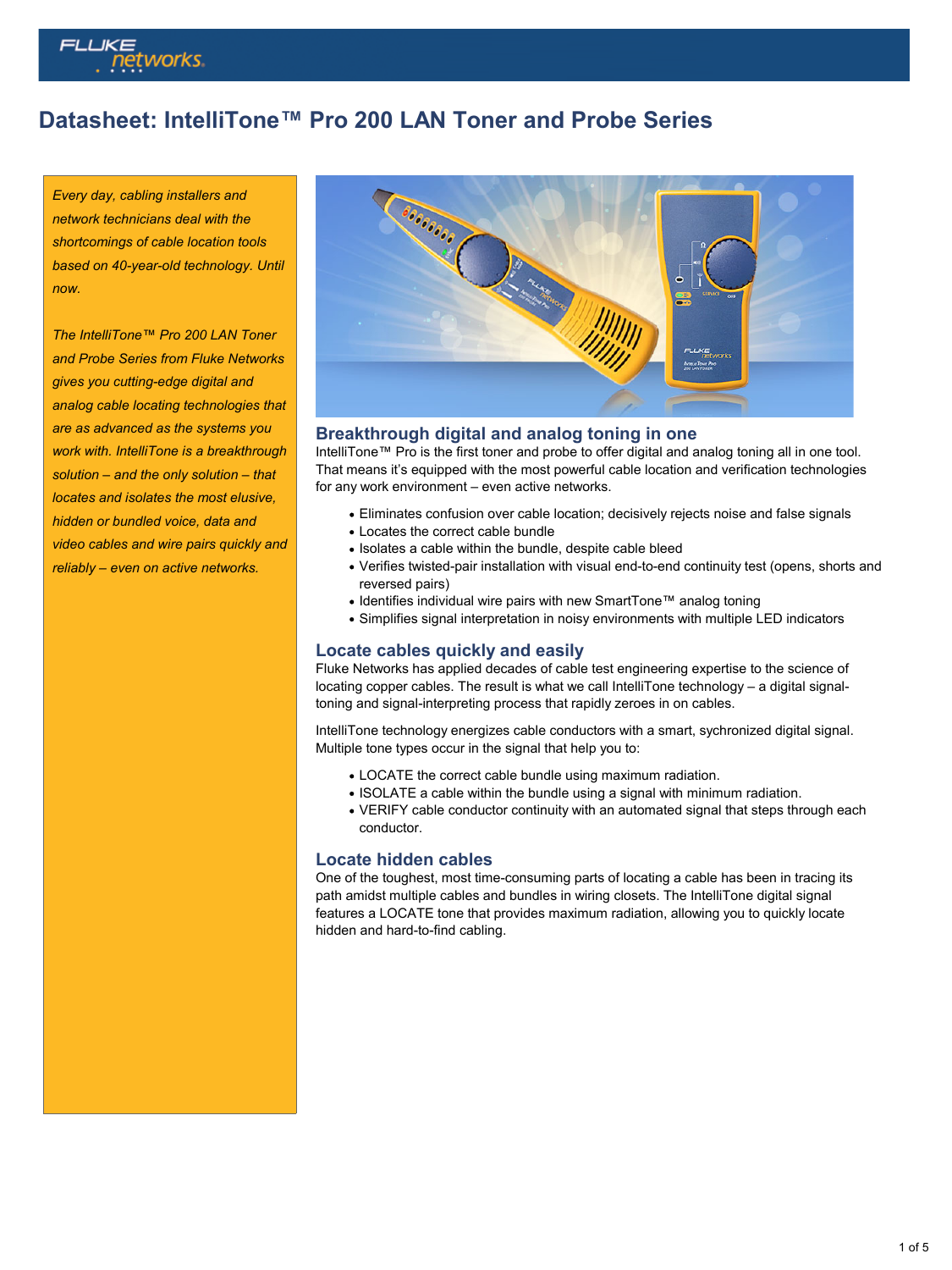

## **Isolate the right cable or pair – fast**

Cabling installations have become increasingly complex, which has made cabling increasingly difficult to locate with traditional technologies.

When cables are run together for even short lengths, a signal from one can bleed over to another. One cable might carry the original signal; other cables might carry the signal as a result of bleed. Isolating cables with traditional tools requires guesswork, training, time for repeated testing – and even the best efforts often result in mistakes.

IntelliTone Pro provides two cutting-edge technologies to isolate cables or wire pairs. Digital mode can be used to isolate twisted-pair cables on a switch or within a bundle. SmartTone™ analog mode can be used to isolate wire pairs at an unterminated outlet.

## **Overcome noise – and save hours of time**

Fluorescent lights, machinery, computer monitors and electrical wiring all produce noise that slows down cable location. Together, the IntelliTone Pro Toner's synchronized digital signal and the IntelliTone Pro Probe's microprocessor controlled signal identification technology reject noise and false signals to clearly identify cable location. This can save you hours every week on cable location projects.

## **Tone on live networks safely and effectively**

Modern network devices use common mode termination for cables connected to their ports. This reduces noise and crosstalk in the cable; but, it can also absorb a traditional toner signal. Unlike traditional signals, the IntelliTone digital signal stays strong despite common mode termination. And the IntelliTone Pro 200 LAN Toner automates toning individual cable conductors, making it quick, efficient and safe to locate cables on active networks.

#### **Verify conductor continuity with cablemap**

Eliminate callbacks during cabling moves, adds and changes with the powerful diagnostic capabilities of IntelliTone™ Pro 200 LAN. The IntelliTone Pro 200 Probe features a Cablemap capability that identifies common cable miswires in twisted pair cabling. IntelliTone technology automates the testing of each conductor for end-to-end continuity; LED lights and tones clearly indicate miswires.

#### **Identify and troubleshoot cable services**

**Service** – Is the RJ45 jack a datacom jack, or a dead jack? IntelliTone Pro 200 LAN Toner LEDs clearly identify common datacom services found on today's networks including 10/100/Gigabit Ethernet links.

**Continuity** – Once you've located a cable, the next step is to verify cable conductor continuity. IntelliTone Pro 200 LAN Toners make it easy – eliminating the need for a separate diagnostic tool.

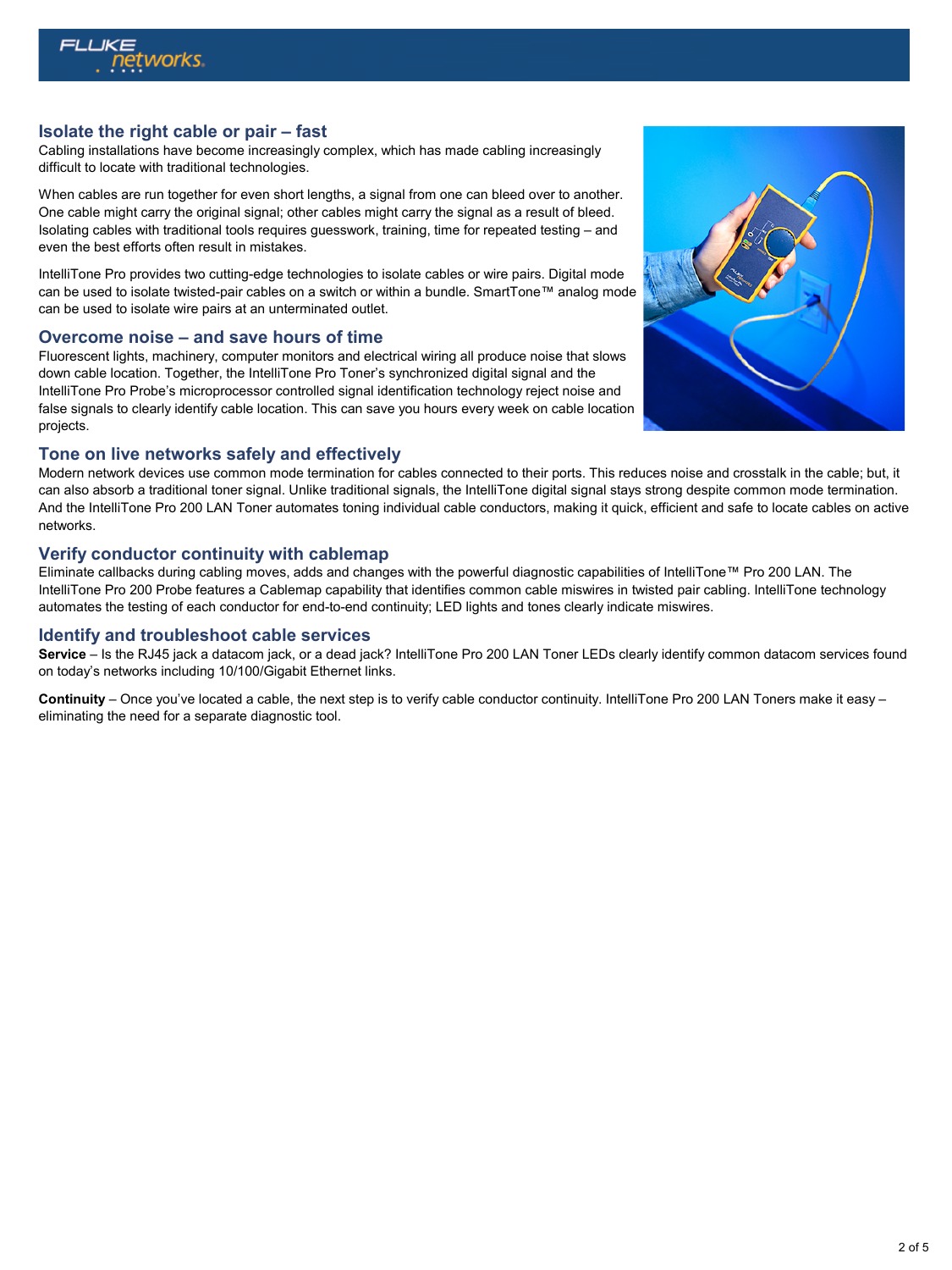# IntelliTone Pro 200 LAN Features

## **200 LAN Toner**

**Tetworks** 

- 1. **IntelliTone provides robust toning into active network equipment** while eliminating cable misidentification due to bleed
- 2. **Banana jacks** allow you to use only the leads you need and facilitates easy replacement
- 3. **One tool supports all VDV** cable types (RJ45, RJ11, coax, and bare wire)
- 4. **Test cable continuity,** eliminating need for separate diagnostic tool
- 5. **Precisely isolate wire pairs** with built-in SmartTone analog toning
- 6. **Tone active networks safely and effectively** with IntelliTone digital mode
- 7. **Identify resistance** and if digital tone or analog tone function is operational
- 8. **Identify and diagnose Ethernet** link connectivity with NIC/hub indication
- 9. **Cable termination** indicator identifies if cable is connected or not
- 10. Knob provides **simple, task oriented operation**





#### **200 Probe**

- 1. **Multiple-level LEDs** simplify signal interpretation in noisy environments. Visually steps through wiremap tests
- 2. **SYNC indicates detection of IntellTone signal** and shows battery status at power-up

**Choose between two digital detection modes:**

- 3. **Digital detection mode:** lets you locate cables at a distance
- 4. **Digital detection mode:** lets you isolate cables in bundles or at patch panels
- 5. Analog mode used to **isolate individual wire pairs** with SmartTone
- 6. **Test cable continuity** eliminating need for separate diagnostic tool
- 7. **Time-saving thumbwheel** lets you select desired toning mode on the probe rather than toner
- 8. **Plug** works with CableMap function eliminating the need for a separate wiremap tool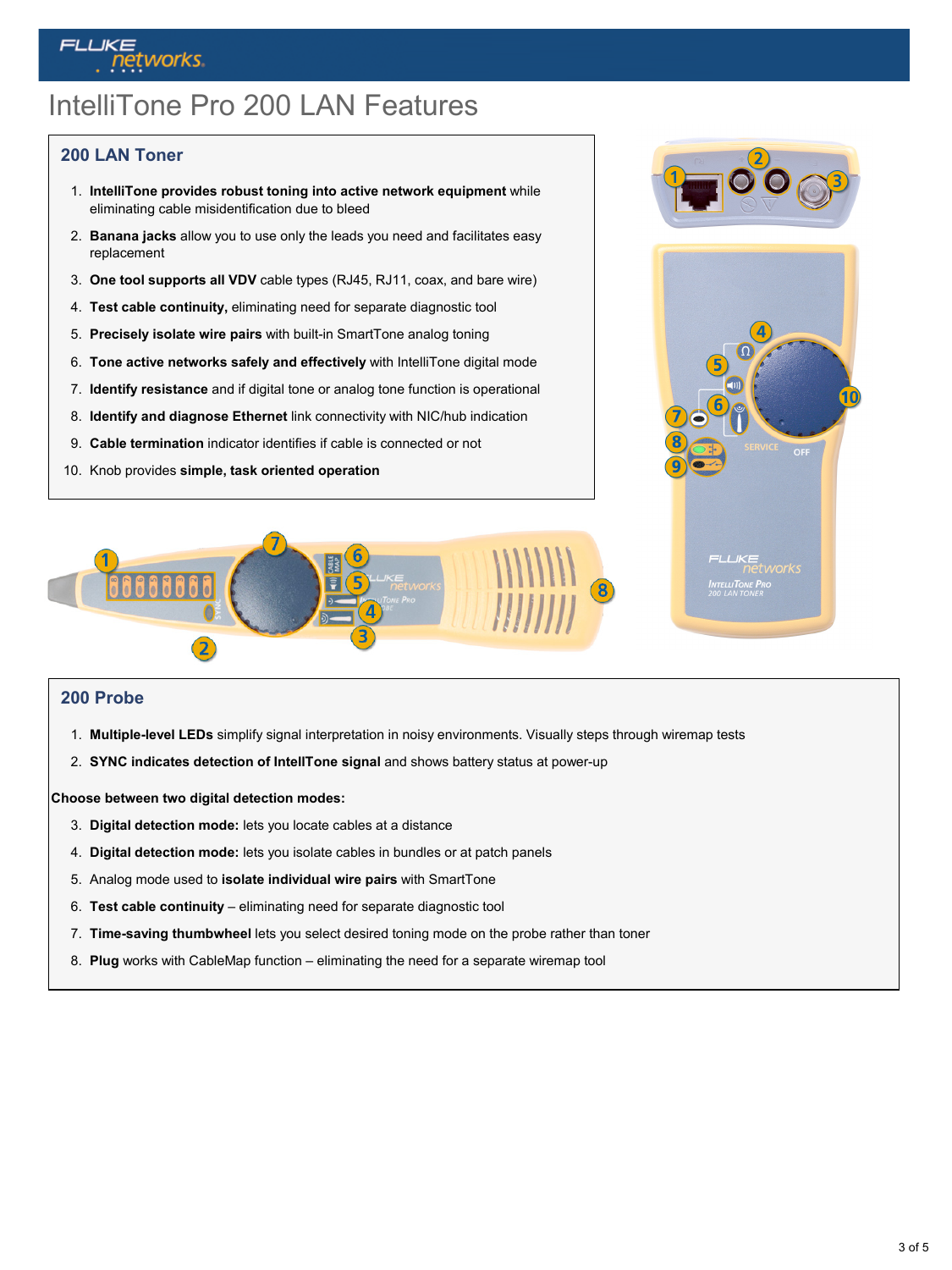

## **Toner and Probe shared features:**

IntelliTone digital technology with advanced signal processing provides **high-resolution measurement**

**Auto-Off feature:** The toner turns off automatically after 2.5 hours of inactivity. Probe turns off after 1 hour of inactivity

**SmartTone™ analog technology**: IntelliTone Pro Toners generate four different analog songs which alternate every time the pair under test is shorted; IntelliTone Pro Probes detect this tone or any other analog signal from other testers

**Battery status:** 3-level battery status indicator LEDs on the toner and probe light for one second at power on

## **Specifications**

| <b>General</b>                                             |                                                                                                                                                                                                  |  |
|------------------------------------------------------------|--------------------------------------------------------------------------------------------------------------------------------------------------------------------------------------------------|--|
| Operating temperature                                      | 32 °F to 104 °F (0 °C to 40 °C)                                                                                                                                                                  |  |
| Storage temperature                                        | -4 °F to +140 °F (-20 °C to +60 °C)                                                                                                                                                              |  |
| Operating relative humidity<br>(% RH without condensation) | 95% (50 °F to 95 °F; 10 °C to 35 °C)<br>75% (95 °F to 104 °F; 35 °C to 40 °C)<br>Uncontrolled < 50 °F (< 10 °C)                                                                                  |  |
| Vibration                                                  | Random, 2 g, 5 Hz - 500 Hz                                                                                                                                                                       |  |
| Shock                                                      | 1 m drop test with and without module                                                                                                                                                            |  |
| Safety                                                     | IEC 61010 Category: None                                                                                                                                                                         |  |
| Altitude                                                   | 3000 m                                                                                                                                                                                           |  |
| <b>EMC</b>                                                 | EN 61326-1                                                                                                                                                                                       |  |
| Battery type and life                                      | 9 V alkaline (NEDA 1604A or IEC 6LR61); 20 hours typical                                                                                                                                         |  |
| Applications                                               | Copper cabling media, including shielded (STP) and UTP cable; 75 or 50 Ohm coaxial cable; two conductor<br>control, security, generic cabling. 10 Base-T or 10/100/1000 Base-T datacom networks. |  |

| Toner             |                                                                                                                                                          |                                                     |
|-------------------|----------------------------------------------------------------------------------------------------------------------------------------------------------|-----------------------------------------------------|
| <b>Dimensions</b> | 5.54 in x 2.94 in x 1.25 in (14.1 cm x 7.5 cm x 3.2 cm)                                                                                                  |                                                     |
| Display           | LED                                                                                                                                                      |                                                     |
| Control           | Thumbwheel switch                                                                                                                                        |                                                     |
| Toner interface   | Main Mod8 port for tone generation on all 4 pairs of UTP / STP cabling, F connector for coaxial cabling,<br>Banana jack plugs (2) - two conductor wiring | <b>FLLKE</b><br>networks<br><b>DUNNA TONE PHOTO</b> |
| Toner frequency   | IntelliTone™ signal: encoded digital signal Analog SmartTone signal: 500-1200Hz, 4 Songs                                                                 |                                                     |
| Output power      | $5Vp-p$                                                                                                                                                  |                                                     |
| Auto power down   | Turns off automatically after 2.5 hours of inactivity                                                                                                    |                                                     |